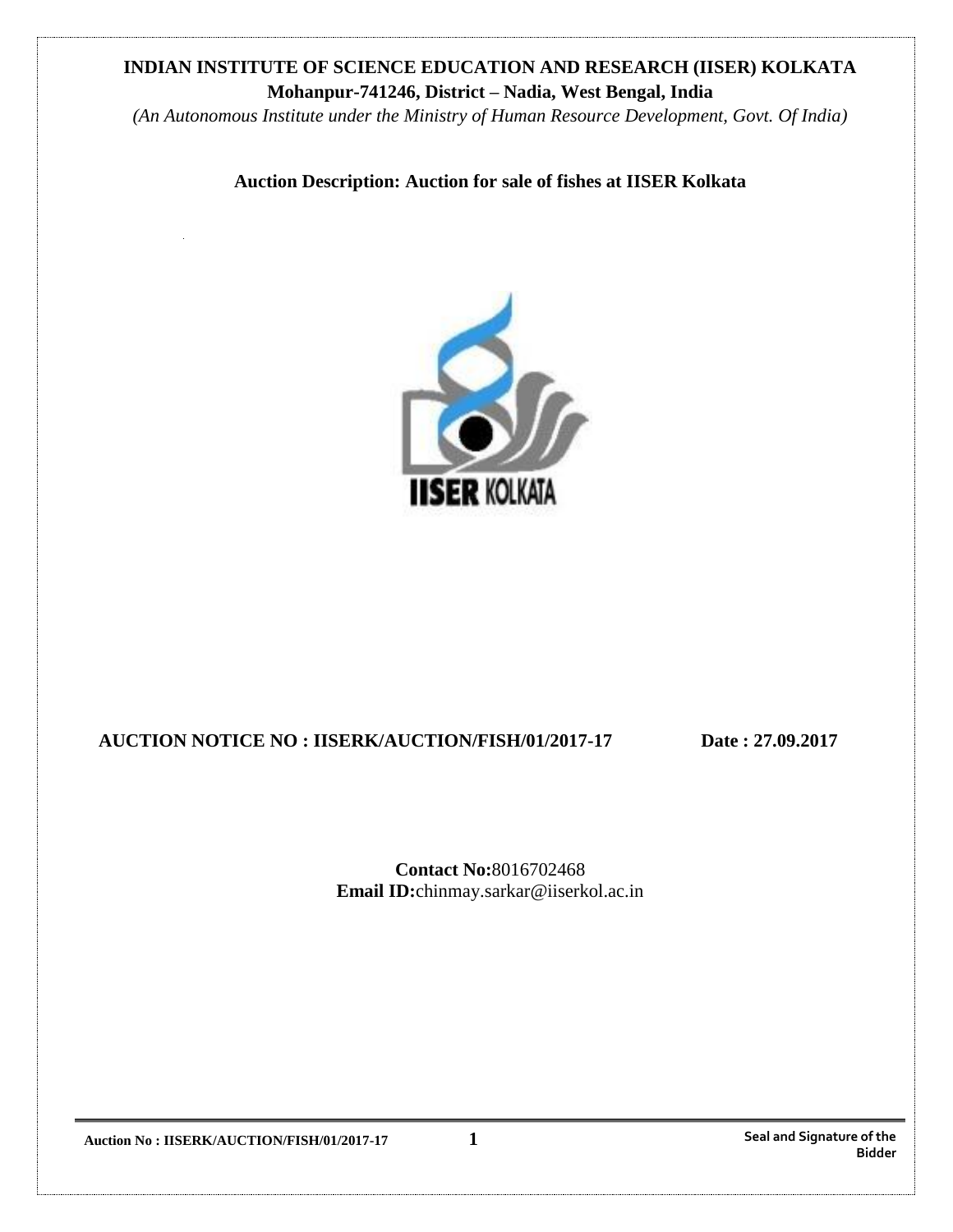### **AUCTION INFORMATION:**

The Registrar invites on behalf of the Director, Indian Institute of Science Education and Research (IISER) Kolkata (hereinafter is referred as "THE INSTITUTE") invites eligible Bidders/Agencies((hereinafter is referred as "THE BIDDER"), for participating in Auction **for sale of fishes of 4 ponds** at Indian Institute of Science Education and Research Kolkata, Mohanpur Campus.

The Auction documents may be downloaded from the official Website **http://www.iiserkol.ac.in** or may be collected from the office of the Institute .Bidder(s) should submit the non refundable Auction Fee of Rs100.00 to the below mentioned bank account. Copy of transaction details of payments should be submitted in original to the office of the Institute along with the others document as prescribed in Eligibility Criteria. Payment may also be made by Debit (ATM)/Credit Card at Finance & Accounts Section (Room No 211 at Lecture Hall Complex, IISER Kolkata)

### **Bank Account Details of the Institute as follows:**

### **NAME OF THE ACCOUNT HOLDER:** IISER KOLKATA

#### **ACCOUNT NUMBER:** 325001000000001

#### **IFS CODE OF THE BRANCH:** IOBA0003250

#### **BANK NAME:** INDIAN OVERSEAS BANK, MOHANPUR BRANCH

**Auction Fees: Rs. 100 (Rupees One Hundred Only)**

| <b>Serial</b>               | <b>Particular</b>                                | <b>Date and Time</b>                  |  |  |
|-----------------------------|--------------------------------------------------|---------------------------------------|--|--|
| $\bf No$                    |                                                  |                                       |  |  |
|                             | Documents Sale/Download Start Date               | 27-09-2017                            |  |  |
| $\mathcal{D}_{\mathcal{L}}$ | Date of Inspection                               | From 02-10-2017 to 03-10-2017 between |  |  |
|                             |                                                  | 11AM to 4 PM.                         |  |  |
| 3                           | Last date for submission of Hard copies of       | 05-10-2017 at 5.00 PM                 |  |  |
|                             | application along with Auction Processing Fee to |                                       |  |  |
|                             | the office of IISER Kolkata, Mohanpur, Nadia     |                                       |  |  |
| 4                           | Auction date and time                            | On 06-10-2017 at 11 AM                |  |  |
| $\mathcal{F}$               | <b>Collection of Fishes</b>                      | From 11-10-2017 to 12-10-2017 from 11 |  |  |
|                             |                                                  | AM to 4 PM                            |  |  |

#### **SCHEDULE OF AUCTION:**

The Institute reserves the right to reject any or all the Auction at any stage or accept them in part or entire without assigning any reason thereof. The Institute reserve the right to relax or stiffen the Terms and Conditions given in the Auction documents.

**Auction No : IISERK/AUCTION/FISH/01/2017-17 2 Seal and Signature of the**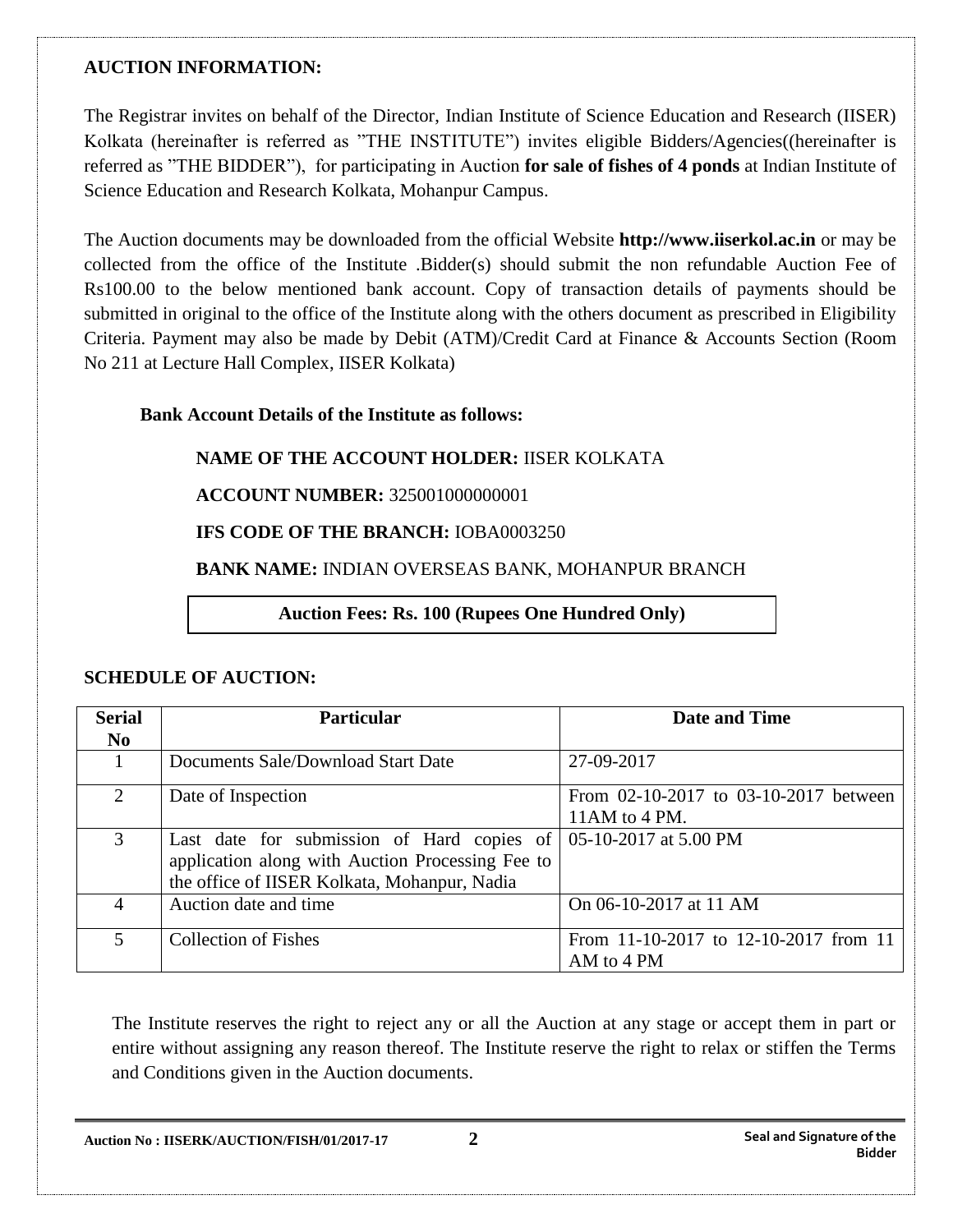#### **INSPECTION:**

Prospective bidder may visit the sites (ponds) from 02-10-2017 to 03-10-2017 between 11AM to 4 PM. The cost of visiting the site shall be borne by the bidder. Please refer to the link http://www.iiserkol.ac.in/contactus/how-to-reach in respect of information to reach the Institute.

#### **ELIGIBILTY CRITERION:**

**Bidder should submit the Application Forms along with following document within the schedule date (04-10-2017):**

- **1.** Signed copy of Identity Proof (PAN Card)
- **2.** Signed Copy of Address Proof (Aadhaar Card or Voter Card etc)
- **3.** Original Copy of Auction Fee (Bank Calhan of the transaction against Auction Fee)
- **4.** Duly Signed and filled up Application Form (Annexure-I)
- **5.** Duly signed copy of all pages of Auction Documents
- **6.** Any other document in support of bid documents.

#### **BASE PRICE:**

The base price of all fishes for all 4 ponds is Rs100/Kg.

#### **INCREMENT VALUE:**

The increment value shall be Rs.2/kg of all fishes for all 4 ponds.

#### **MODIFICATION AND WITHDRWAL OF BIDS:**

- **1.** No Bid may be modified after bid submission.
- **2.** Withdrawal of a bid may not be allowed once received the bid documents from the bidders

#### **LIVE AUCTION BIDDING METHODOLOGY:**

On the scheduled date of auction i.e. on 06-10-2017, auction will start at 11.00 AM at the Institute. Eligible bidder may participate at the auction. On the beginning of auction, participant should quote their bid at least with the base price mentioned above and may increase the price bid in accordance with increment value mentioned above. No bid shall be accepted after the time of bidding for Auction as mentioned.

### **EVALUATION OF AUCTION:**

**Auction No : IISERK/AUCTION/FISH/01/2017-17 3 Seal and Signature of the**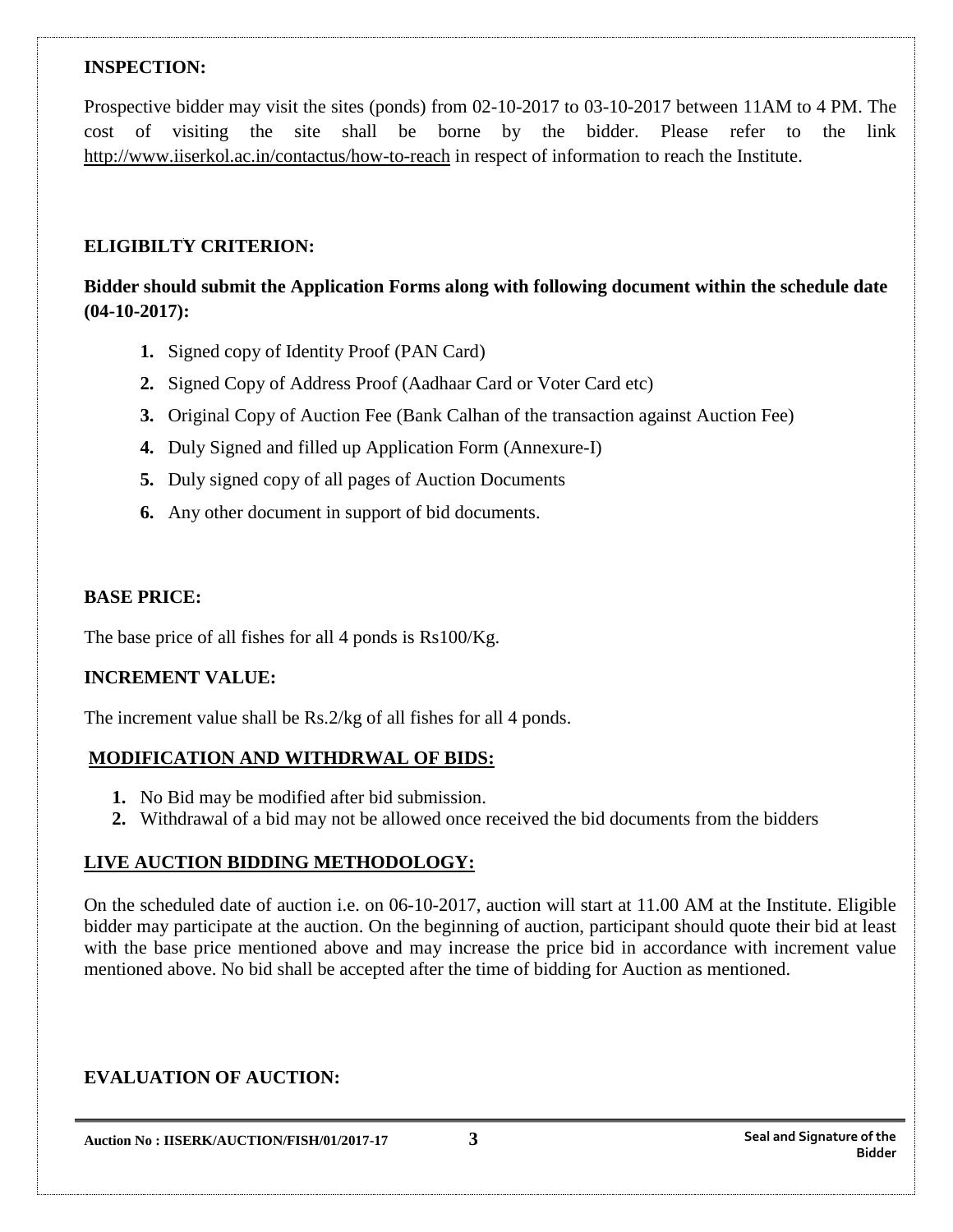After completion of bidding, if it is found that the highest bid is more than or equal to the base price, fishes of all four ponds may be allotted to the highest bidder. The successful bidder needs to pay the advance amount of Rs. 50, 000.00 amounts within 10-10-2017. Once the payment is received from successful bidder, the Institute may issue order to the successful bidder for collecting fishes from the respective ponds.

### **COLLECTION OF FISHES:**

Successful bidder shall have to collect the fishes from the allotted ponds at their own risk, cost and responsibility, using their own manpower, accessories within the given time schedule as per Order. Fishes of all sizes of all four ponds have to be collected by the successful bidder at the determined rate of Auction. Partial collection/segregation of fishes will not be allowed. The bidder and the Institute may keep records of quantity of fishes being caught accordingly. If it is found that the value of fishes exceeds the amount of advance payment received, the successful bidder is required to pay further advance which may decided by the institute as deemed fit. On receipt of the said advance payment, successful bidder will allowed to catch further fishes. This process may be repeated until all fishes are caught after which any unadjusted amount may be refunded to the successful bidder.

### **ARBITRATION:**

Except as otherwise provided elsewhere in the contract, if any dispute, difference, question or disagreement or matter whatsoever, shall, before and after completion or abandonment of work or during extended period, hereafter arises between the parties, as to the meaning, operation or effect of the contract or relating to the contract or breach thereof, shall be referred to Sole Arbitrator to be appointed by the Competent Authority of the Institute at the time of dispute.

It is a term of the contract that the party invoking arbitration shall specify all disputes to be referred to arbitration at the time of invocation of arbitration under the clause.

It is a term of the contract that the cost of arbitration will be borne by the parties themselves.

The venue of the arbitration shall be at KOLKATA.

Subject to the aforesaid provisions of the Arbitration and Conciliation Act 1996, any statutory modification or re-enactment thereof of rules, for the time being in force, shall apply to the arbitration proceedings under this clause.

### **JURISDICTION:**

The contract shall be governed by and constructed according to the law in force in India. The Service Provider shall hereby submit to the jurisdiction of the courts situated at Kolkata for the purpose of actions, any proceedings arising out of the contract and the courts at Kolkata only will have the jurisdiction to hear and decide such actions and proceedings.